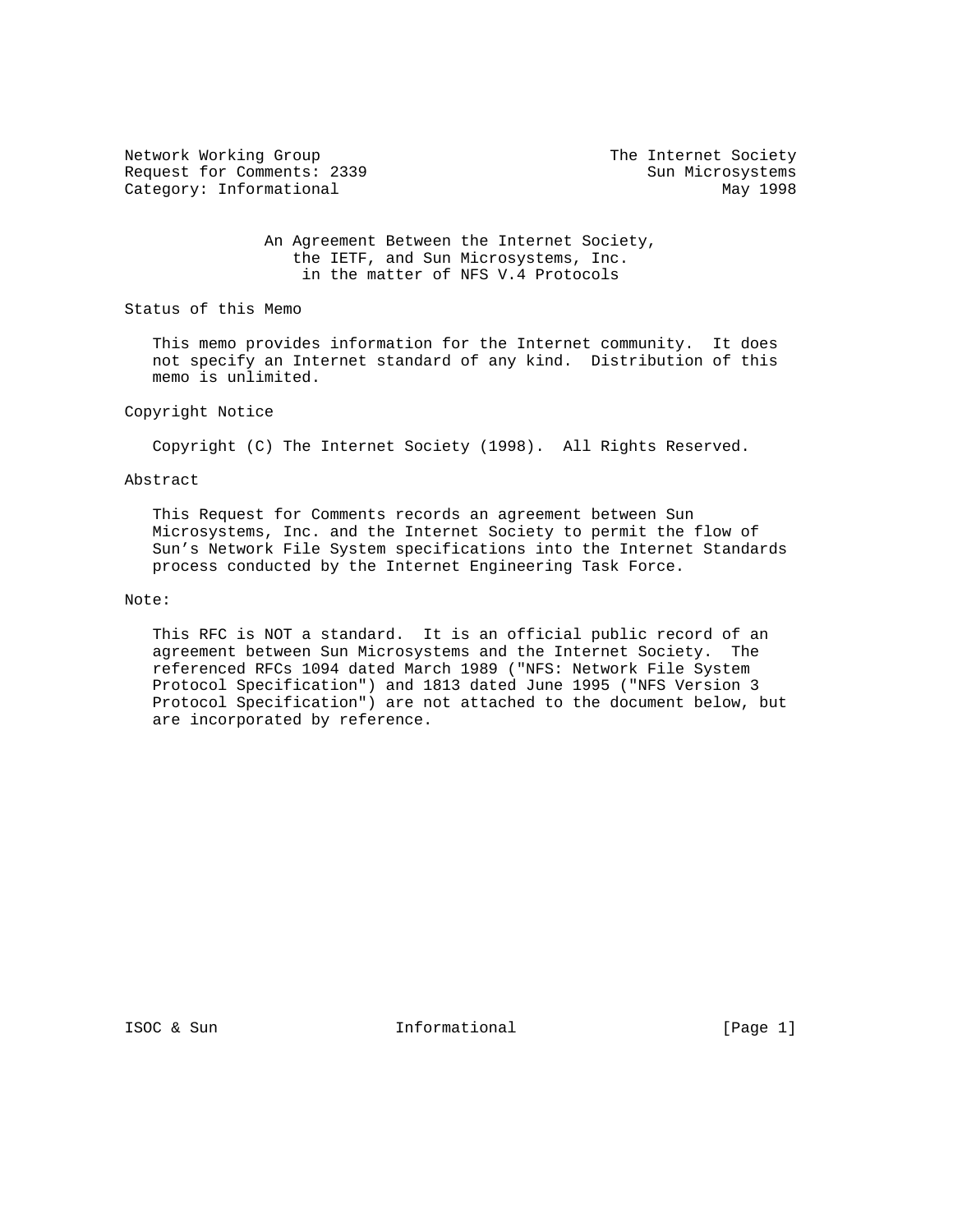AGREEMENT BETWEEN THE INTERNET SOCIETY, THE IETF, AND SUN MICROSYSTEMS, INC. IN THE MATTER OF NFS V.4 PROTOCOLS

 This Agreement is made this 3rd day of March, 1998 by and between Sun Microsystems, Inc. ("Donor") and the Internet Society. In consideration of the mutual covenants and conditions set forth below, the parties hereto agree as follows:

 1. License Grant. For good and valuable consideration, receipt and sufficiency of which is hereby acknowledged, and solely for the purpose specified in Paragraph 2 below, Donor hereby grants to the Internet Society ("Licensees" which, for the purposes of this Agreement, shall include the Internet Engineering Task Force ("IETF"), the IETF Secretariat, and their respective members, officers, employees, contractors and participating individuals) a cost-free, perpetual, non-exclusive, worldwide right and license under any copyrights owned or otherwise licensable by Donor, under any Sun patent rights that are essential to practice the Specification, and any other Sun intellectual property rights to use, reproduce, distribute, perform, display and prepare derivative works of the Specification, and to authorize others to do so. For the purposes of this Agreement, "Specification" means the technical specification described more fully in Exhibit A, which Donor will make available as the initial point for development of the specification for NFS Version 4 as described hereunder, together with any technical specifications based thereon developed by Licensees.

 2. Statement of Purpose. The licenses granted in Section 1 are granted for the sole purpose of seeking to make the Specification an Internet standard.

 3. Evolution of the Specification. Donor further grants to Licensees a worldwide right and license to further evolve, develop and modify the Specification for the purpose of making the Specification an Internet Standard through the Internet Standardization Process (as specified in RFC 2026); Donor may not grant a license involving the Specification to any other party, including any standards group, that would authorize such party to evolve, develop, modify or promote the Specification as a standard. In particular, Donor acknowledges that if it performs any evolution, development or modification of the Specification outside of the Internet Standardization Process, that this should be clearly indicated as being a non-standard development, and that no reference to the Internet Standards Process is allowed for any such Specification developed outside of the Internet Standards Process.

ISOC & Sun **Informational** [Page 2]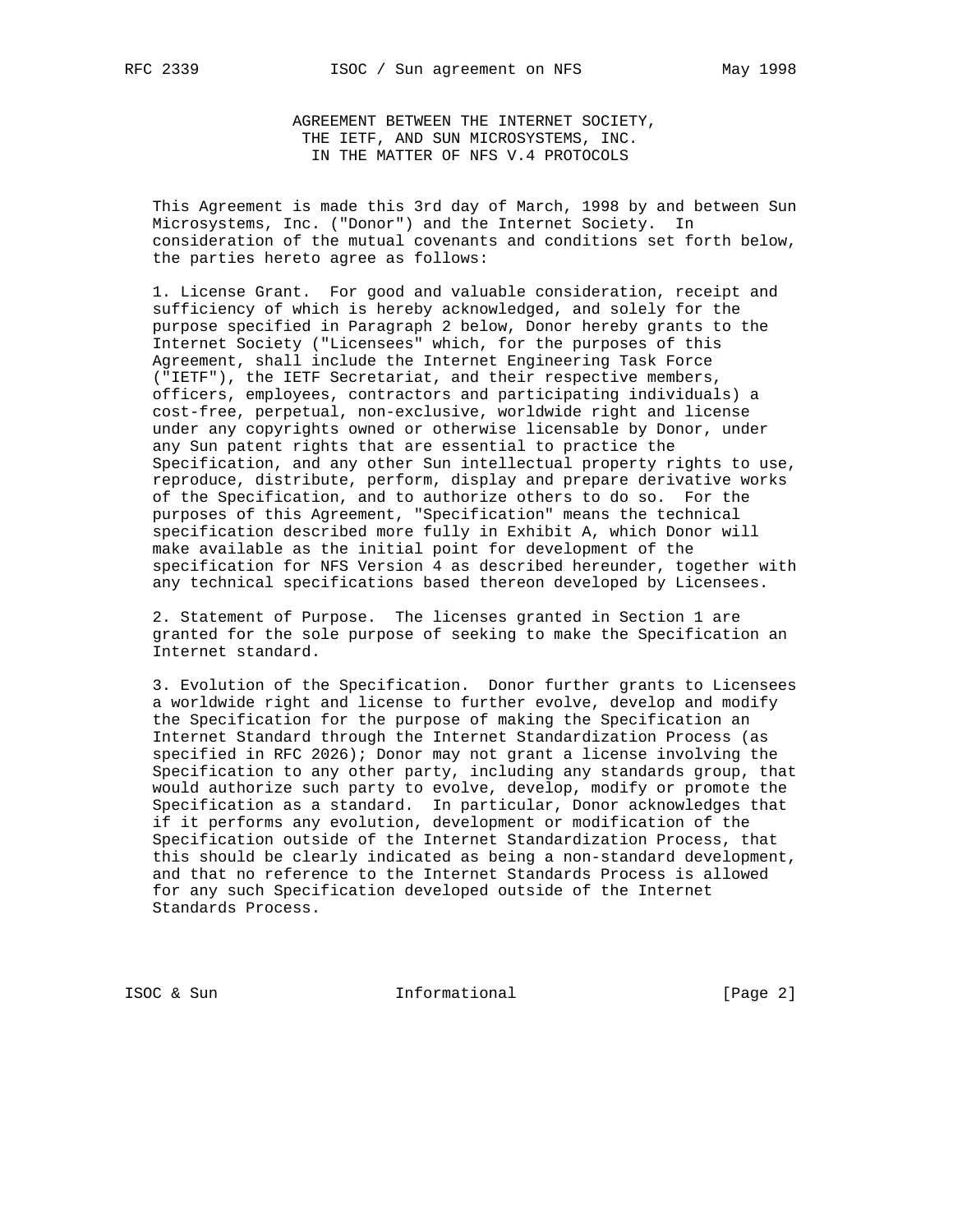4. Non-Confidentiality. Donor hereby acknowledges that Licensees assume no obligation to maintain any confidentiality with respect to the Specification licensed hereunder. Licensees acknowledge that any rights not expressly granted herein are reserved by Donor. Donor represents that, to the best of its knowledge, there are no infringement claims against the Specification.

 5. Future License. Donor hereby acknowledges that Licensees have no duty to publish or otherwise use or disseminate the Specification, including, in particular, an obligation to raise the Specification to the Internet standards-track. Provided that the Specification is elevated to "Proposed Standard" level within 24 months of the execution of this Agreement, Donor hereby agrees to license the Specification to others at no charge and otherwise under substantially similar terms as those granted to Licensee herein (with the exception that such use of the Specification by such Licensees shall be for purposes of implementing and complying with the Standard rather than for making the Specification an Internet Standard), so long as such licensees of the Specification implement and comply with the Internet standard. In the event the Specification is not elevated to "Proposed Standard" level within 24 months of the execution of this Agreement, then the license granted in Section 3 of this agreement shall terminate.

 6. DISCLAIMER OF WARRANTY. THE SPECIFICATION IS PROVIDED TO LICENSEES "AS IS", AND ALL REPRESENTATIONS AND WARRANTIES, EXPRESS OR IMPLIED, INCLUDING FITNESS FOR A PARTICULAR PURPOSE. MERCHANTABILITY AND NONINFRINGEMENT ARE HEREBY DISCLAIMED.

 7. LIMITATION OF LIABILITY. IN NO EVENT WILL DONOR BE LIABLE FOR ANY LOST REVENUE, PROFITS OR DATA, OR FOR DIRECT, SPECIAL, INDIRECT, CONSEQUENTIAL, INCIDENTAL OR PUNITIVE DAMAGES, HOWEVER CAUSED AND REGARDLESS OF THEORY OF LIABILITY ARISING OUT OF THE USE OR INABILITY TO USE THE SPECIFICATION, EVEN IF DONOR HAS BEEN ADVISED OF THE POSSIBILITY OF SUCH DAMAGES.

 8. Acknowledgment. Donor agrees to permit Licensees to use Donor's name and address to indicate the original source of the Specification.

 9. Miscellaneous. This Agreement constitutes the entire agreement between the parties concerning its subject matter, and supersedes all prior written or oral agreements and discussions. All additions or modifications to this agreement must be made in writing and must be signed by an authorized representative of each party. If any term or condition of this Agreement is declared void or unenforceable as provided herein or by a court of competent jurisdiction, the remaining provisions shall remain in full force and effect. The

ISOC & Sun Informational [Page 3]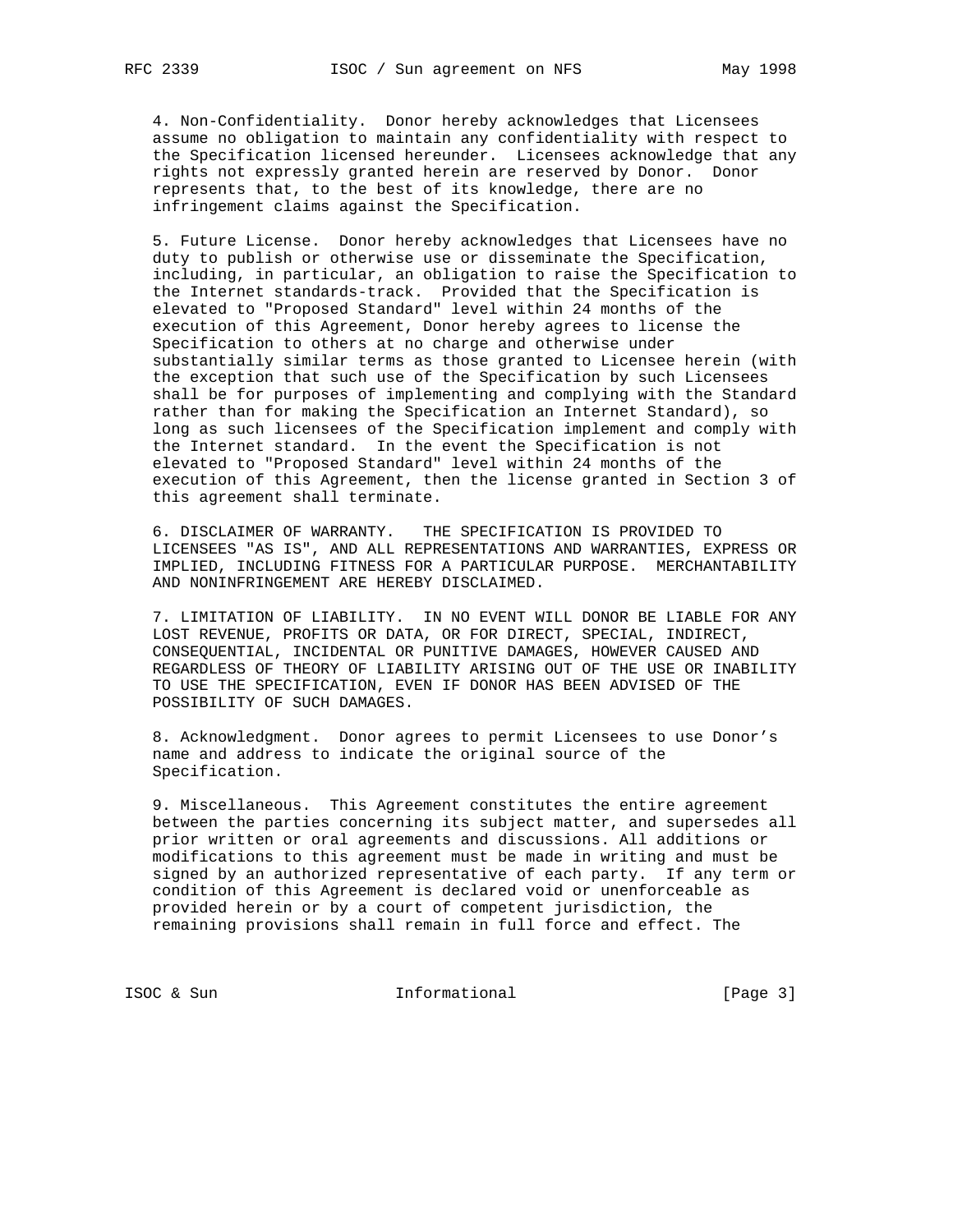parties agree to comply strictly with all applicable export control laws and regulations. Where no U.S. Federal law governs, this agreement will be governed by the law of the State of California without reference to its conflict of laws provision.

 IN WITNESS WHEREOF, the parties hereto have caused this Agreement to be executed by their duly authorized representatives.

| Signature /S/ Rich Green<br>Name<br>Title | Rich Green<br>VP Solaris<br>SunSoft, Inc.                                                     |  | Date 3 March 1998 |  |
|-------------------------------------------|-----------------------------------------------------------------------------------------------|--|-------------------|--|
| Name<br>Title                             | Signature /S/ Donald M. Heath<br>Donald M. Heath<br>President and CEO of the Internet Society |  | Date 6 March 1998 |  |

 Exhibit A The specifications embodied in RFCs 1094 and 1813, minus the portions of RFCs 1094 and 1813 that assume that NFS Version 2 and Version 3 operate over XDR and ONC RPC.\* The control of ONC RPC program number 100003 (NFS) for the purpose of generating Version numbers 4 and onward.

 \*Note: ISOC already has a license to use XDR and ONC RPC (see IETF RFC 1790), and thus may determine whether or not to create an NFS Version 4 that uses XDR and/or ONC RPC.

### Security Considerations

 Since this document records an agreement rather than describes a technology security is not directly effected but, that said, one of the aims of an IETF NFS working group should be to ensure that a standards track NFS protocol has adequate security.

Editor's Address

 Scott Bradner Harvard University 1350 Mass Ave. Rm 876 Cambridge, MA 02138

 Phone: +1 617 495 3864 EMail: sob@harvard.edu

ISOC & Sun **Informational** [Page 4]